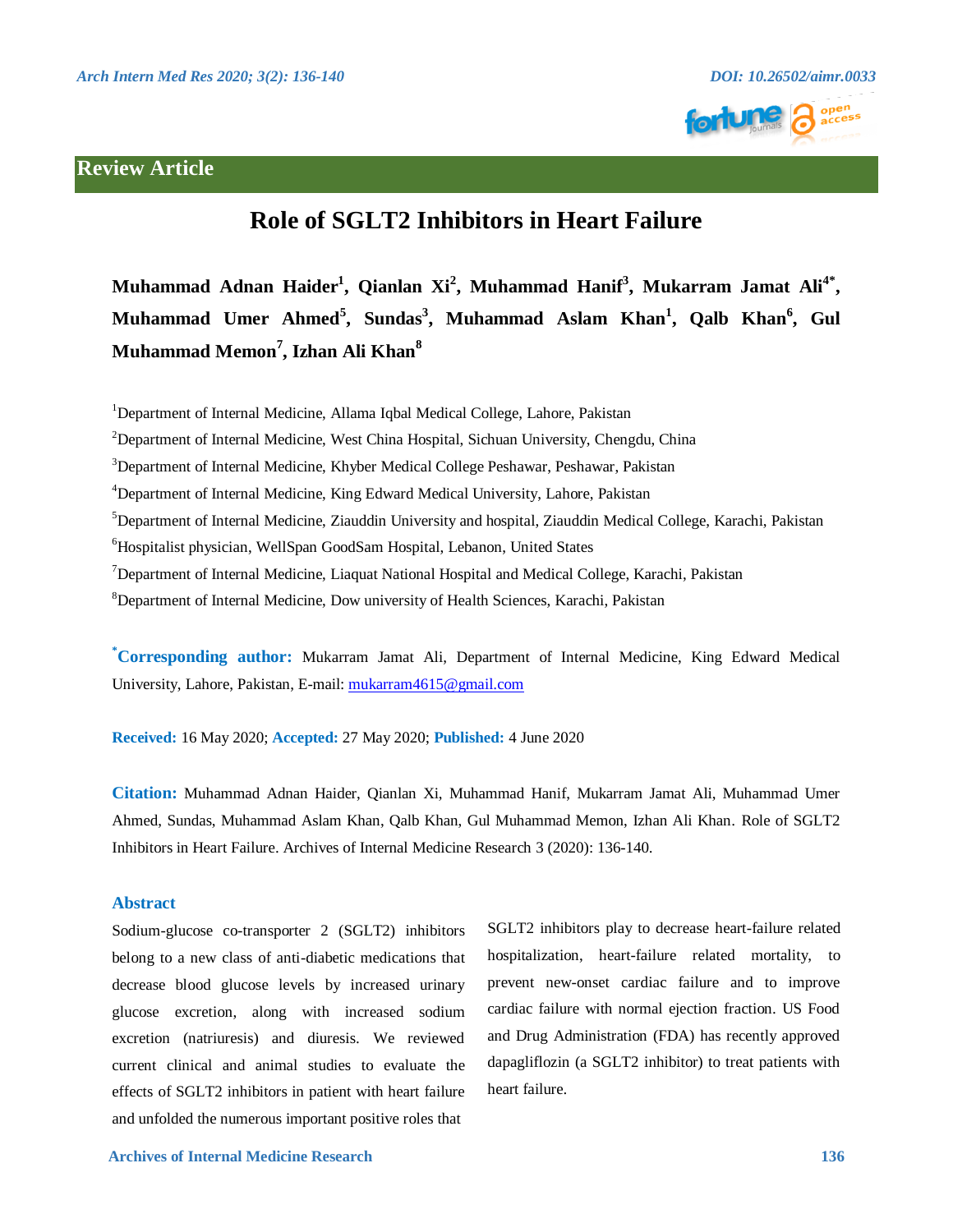**Keywords:** Sodium-Glucose Co-transporter 2 (SGLT2) Inhibitors; Dapagliflozin; Empagliflozin; Heart Failure; Diabetes Mellitus

# **1. Introduction**

Sodium-glucose co-transporter 2 (SGLT2) inhibitors are a new class of anti-diabetic medications that decrease blood glucose levels by increased urinary glucose excretion, with complementary diuresis and natriuresis [1]. Theses are one of the few anti-diabetic medications which act through insulin-independent mechanism. Heart failure (HF) is a clinical syndrome result from a structural or functional cardiac disorder that impairs the ability of pumping blood to the body [2]. There is a high prevalence of HF amongst United States population with 6.6 million peoples having HF and it is forecasted to reach 8.5 million by the end of next decade [3]. We reviewed current studies and found that SGLT2 inhibitors play a critical role in heart failure.

#### **2. Discussion**

#### **2.1 Decrease heart failure related hospitalization**

Recent studies have shown that SGLT2 inhibitors can significantly lower the rates of hospitalization of heart failure. EMPA-REG investigations conducted by Zinman B, et al [4]. revealed that the rates of hospitalization for heart failure were quite lower in the empagliflozin group in comparison to placebo group (2.7% versus 4.1%; 35% relative risk reduction). Canagliflozin was also reported to reduce the hospitalization of heart failure from  $8.7\%$  to  $5.5\%$ <sub>0</sub>(Hazard ratio 0.67) form CANVAS trial [5]. Similarly, dapagliflozin also reduced hospitalization of heart failure (hazard ratio 0.73, 95% CI, 0.61-0.88) from the DECLARE-TIMI study [6]. In a meta-analysis by Zelniker TA, et al, [7] it was concluded that a 23% reduction in the risk of hospitalization occurs with SGLT2 inhibitors and with similar benefit in patients with and without atherosclerotic cardiovascular disease and with and without a history of heart failure. In the CVD-REAL study, use of SGLT2 inhibitors, versus other glucose-lowering drugs, was also associated with lower rates of HHF (hazard ratio, 0.61; 95% confidence interval, 0.51-0.73; P<0.001) [8]. In addition, Milton Packer analyzed that the benefits of SGLT2 inhibitors in heart failure and a reduced ejection fraction were not influenced by background therapy and has an independent beneficial effect in reducing heart failure related mortality [9].

# **2.2 Decrease heart failure related mortality**

Bassi NS, et al. [10] used published sources to estimate the US population of patients with HFrEF eligible for SGLT2-inhibitor's therapy and the numbers needed to treat, to prevent or postpone overt death. They found that optimal implementation of SGLT2 inhibitors therapy was empirically estimated to prevent up to 34,125 deaths per year (range 21840-49140 deaths per year). Thus with the optimum use of SGLT2 inhibitors, a large number of deaths could be prevented. The CVD-REALU study [8] also revealed that the use of SGLT2 inhibitors, versus other glucose-lowering drugs, was associated with lower rates of death (hazard ratio, 0.49; 95% confidence interval, 0.41-0.57; P<0.001) and heartfailure related hospitalization or death (hazard ratio, 0.54; 95% confidence interval, 0.48-0.60; P<0.001) with no significant heterogeneity by country. McMurray JJV, et al. [11] reported that the all-cause mortality rate was significantly reduced with dapagliflozin compared to the placebo (11.6 versus 13.9 percent; hazard ratio, 0.83; 95% CI 0.71-0.97) and death from cardiovascular causes was also significantly reduced with dapagliflozin (9.6 versus 11.5 percent; HR 0.82; 95% CI 0.69-0.98).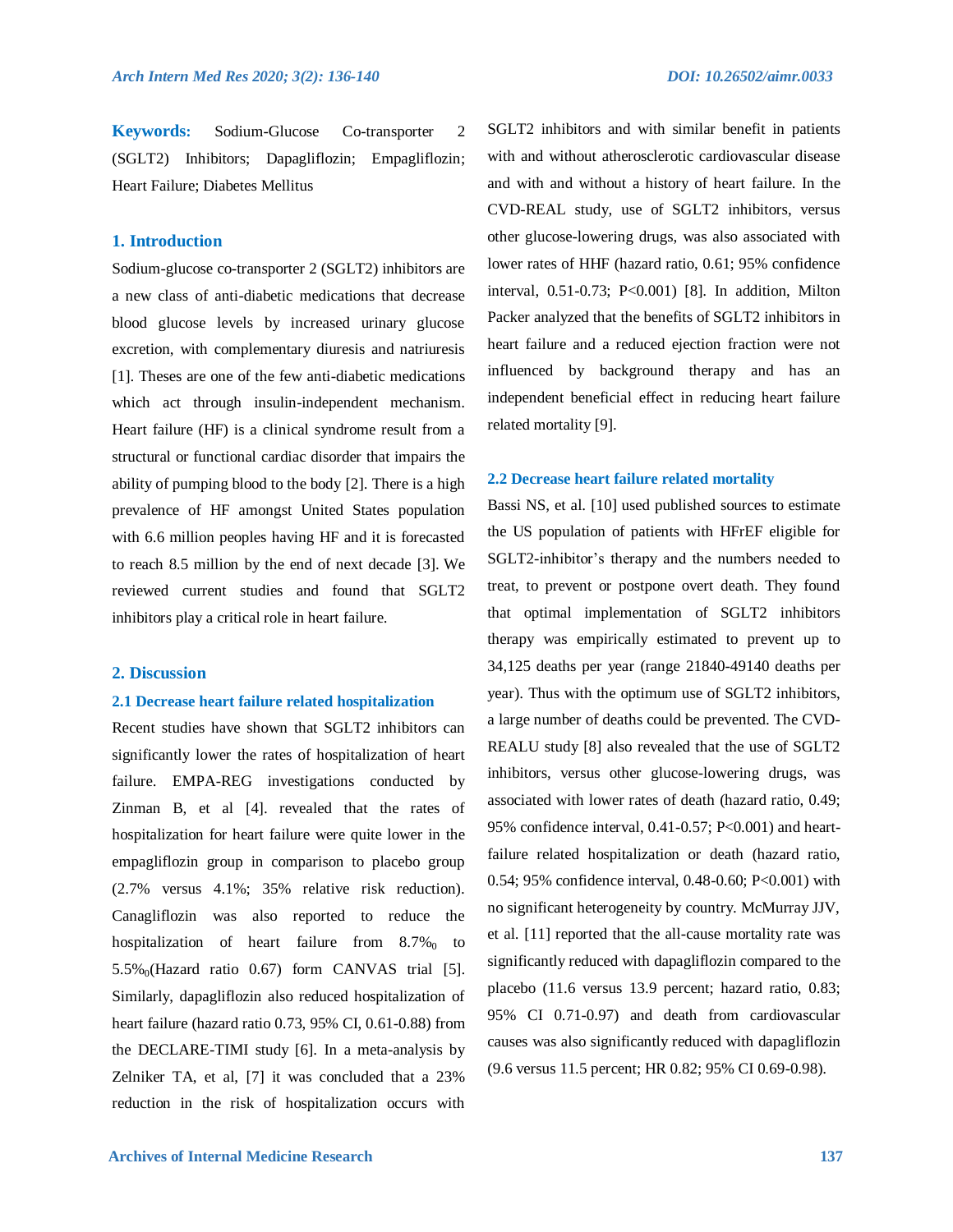#### **2.3 Heart failure prevention**

Overall studies implicated that SGLT2 inhibitors could effectively attenuate left ventricular remodeling and prevent the new-onset heart failure. Pre-specified secondary analysis of Empagliflozin Cardiovascular Outcome Event Trial in Type 2 Diabetes Mellitus Patients (EMPA-REG OUTCOM) showed that empagliflozin reduced new-onset HF and hospitalization with HF [12]. Empagliflozin showed positive impact with reduction in cardiac hypertrophy and fibrosis in a rat metabolic syndrome model with pre-diabetes [13]. In the EMPA-HEART CardioLink-6 study, Verma S, et al. [14] found an improvement in left ventricular ejection fraction with a reduction in cardiac hypertrophy (measured as cardiac mass) with empagliflozin treatment. Yurista SR, et al. [15] reported an improvement in cardiac function after myocardial infarction (MI) with left ventricular dysfunction in nondiabetic rats after the use of of empagliflozin.

#### **2.4 Diastolic function improvement**

Concurrent studies have demonstrated the role of the SGLT2 inhibitors for the prevention and management of heart failure with preserved ejection fraction, for which no current treatments have demonstrated any impact to reduce mortality. From a study including 42 patients with type 2 diabetes mellitus, Otagaki M, et al. [16] found that addition of tofogliflozin in patients with type 2 diabetes mellitus had a positive impact on left ventricular systolic and diastolic function. Chrysant SG, et al. [17] also demonstrated that SGLT2 inhibitors (because they cause natriuresis and dieresis) could be a good choice to treat patients with HFpEF alone or in combination with diuretics and other drugs. Kolijin D, et al. [18] reported that acute empagliflozin in human and rat HFpEF myocardium reduces inflammatory/oxidative stress and improves the NO-

sGC-cGMP-cascade and PKGIα activity via reduced PKGIα oxidation. Consequently, leading to improved cardiomyocyte function via PKGIα and its concomitant anti-oxidative effect. Cappetta D, et al. [19] also found that dapagliflozin improves diastolic function and exerts a positive effect on the myocardium, possibly targeting coronary endothelium. Empagliflozin therapy is also reported to improve cardiac function (both systolic and diastolic) in experimental myocardial infarction in rat as compared to vehicle therapy  $(p<0.05)$ . Moreover, the animals treated only with vehicle had hypertrophy of myocytes along with cardiac fibrosis [20].

# **3. Conclusion**

Given the aforementioned literature, the role of SGLT2 inhibitors in decreasing heart failure related hospitalization; decreasing heart failure related deaths; preventing of new onset heart failure and improving heart failure with preserved ejection fraction, has become quite obvious. Acknowledging the clinical trials' results depicting the benefits of SGLT2 inhibitors in heart failure US Food and Drug Administration (FDA) has recently approved Dapagliflozin for patients with heart failure [21]. The additional benefit of this drug is that it has been prescribed in patient with Diabetes Mellitus for years with high efficacy and minimal side effects like urinary tract infections.

# **Conflict of Interest**

Authors declare no conflict of interest.

# **Funding**

There were no such funding for this research study.

#### **References**

- 1. Scheen AJ, Paquot N. Metabolic effects of SGLT-
	- 2 inhibitors beyond increased glucosuria: A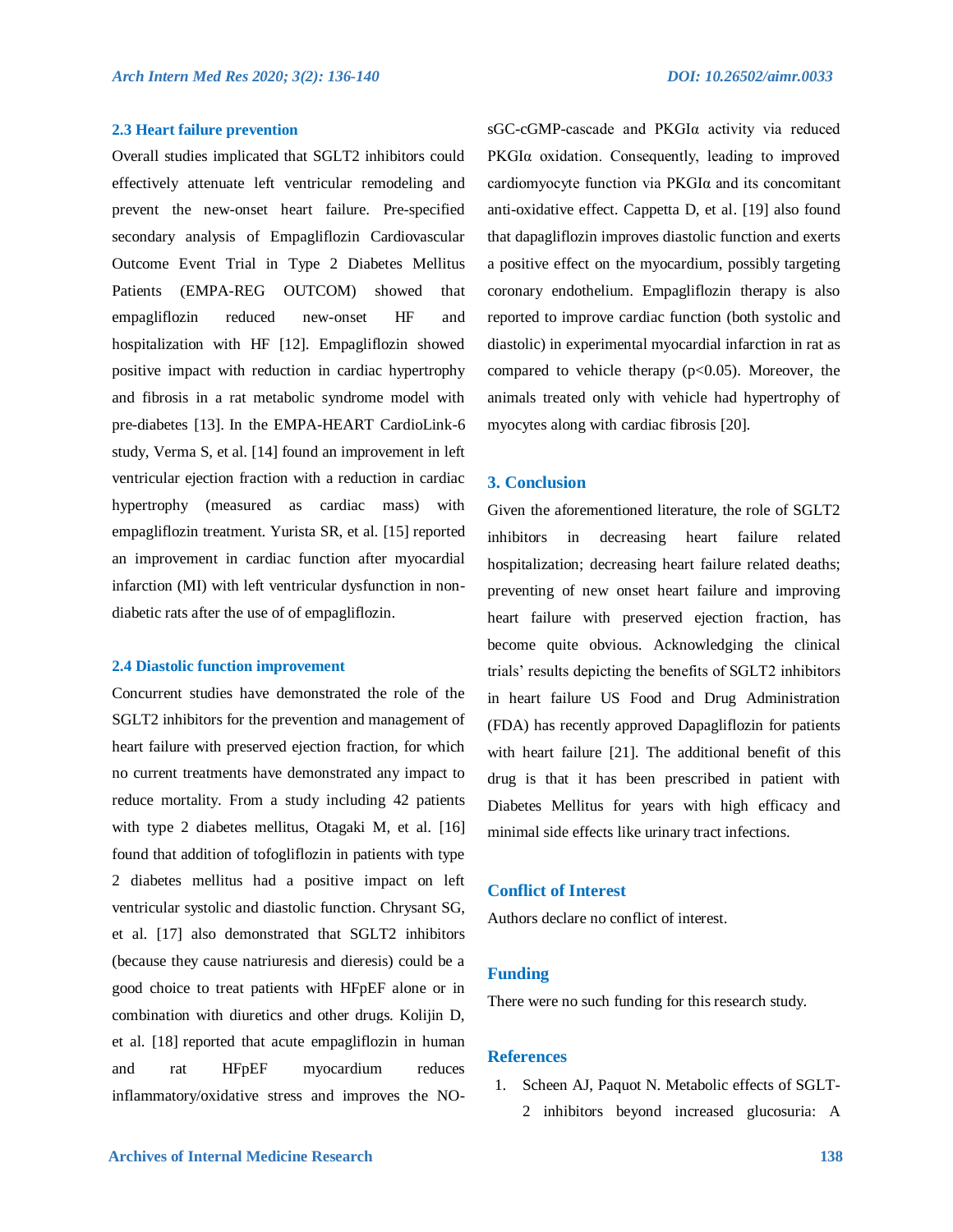review of the clinical evidence. Diabetes Metab 40 (2014): S4-S11.

- 2. Yancy CW, Jessup M, Bozkurt B, et al. 2013 ACCF/AHA guideline for the management of heart failure: executive summary: a report of the American College of Cardiology Foundation/American Heart Association Task Force on practice guidelines. Circulation 128 (2013): 1810-1852.
- 3. Heiderreich PA, Albert NM, Allen LA, et al. Forcasting the impact of heart failure in the United States: a policy statement from the American Heart Association. Circ Heart Fail 6 (2013): 606- 619.
- 4. Zinman B, Wanner C, Lachin JM, et al. Empagliflozin, Cardiovascular Outcomes, and Mortality in Type 2 Diabetes. N Engl J Med 373 (2015): 2117-2128.
- 5. Neal B, Perkovic V, Mahaffey KW, et al. Canagliflozin and Cardiovascular and Renal Events in Type 2 Diabetes. N Engl J Med 377 (2017): 644-657.
- 6. Wiviott SD, Raz I, Bonaca MP, et al. Dapagliflozin and Cardiovascular Outcomes in Type 2 Diabetes. N Engl J Med 380 (2019): 347- 357.
- 7. Zelniker TA, Wiviott SD, Raz I, et al. SGLT2 inhibitors for primary and secondary prevention of cardiovascular and renal outcomes in type 2 diabetes: a systematic review and meta-analysis of cardiovascular outcome trials. Lancet 393 (2019): 31-39.
- 8. Kosiborod M, Cavender MA, Fu AZ, et al. Lower Risk of Heart Failure and Death in Patients Initiated on Sodium-Glucose Cotransporter-2 Inhibitors Versus Other Glucose-Lowering Drugs: The CVD-REAL Study (Comparative

Effectiveness of Cardiovascular Outcomes in New Users of Sodium-Glucose Cotransporter-2 Inhibitors). Circulation 136 (2017): 249-259.

- 9. Packer M. Are the benefits of SGLT2 inhibitors in heart failure and a reduced ejection fraction influenced by background therapy? Expectations and realities of a new standard of care. Eur Heart J (2020): ehaa344.
- 10. Bassi NS, Ziaeian B, Yancy CW, et al. Association of Optimal Implementation of Sodium-Glucose Cotransporter 2 Inhibitor Therapy With Outcome for Patients With Heart Failure. JAMA Cardiol (2020).
- 11. McMurray JJV, Solomon SD, Inzucchi SE, et al. Dapagliflozin in Patients with Heart Failure and Reduced Ejection Fraction. N Engl J Med 381 (2019): 1995-2008.
- 12. Zinman B, Wanner C, Lachin JM, et al. Empagliflozin, Cardiovascular Outcomes, and Mortality in Type 2 Diabetes. N Engl J Med 373 (2015): 2117-2128.
- 13. Kusaka H, Koibuchi N, Hasegawa Y, et al. Empagliflozin lessened cardiac injury and reduced visceral adipocyte hypertrophy in prediabetic rats with metabolic syndrome. Cardiovasc Diabetol 15 (2016): 157.
- 14. Verma S, Mazer CD, Yan AT, et al. Effect of empagliflozin on left ventricular mass in patients with type 2 diabetes mellitus and coronary artery disease: the EMPA-HEART CardioLink-6 randomized clinical trial. Circulation 140 (2019): 1693-1702.
- 15. Yurista SR, Silljé HHW, Oberdorf-Maass SU, et al. Sodium-glucose co-transporter 2 inhibition with empagliflozin improves cardiac function in non-diabetic rats with left ventricular dysfunction